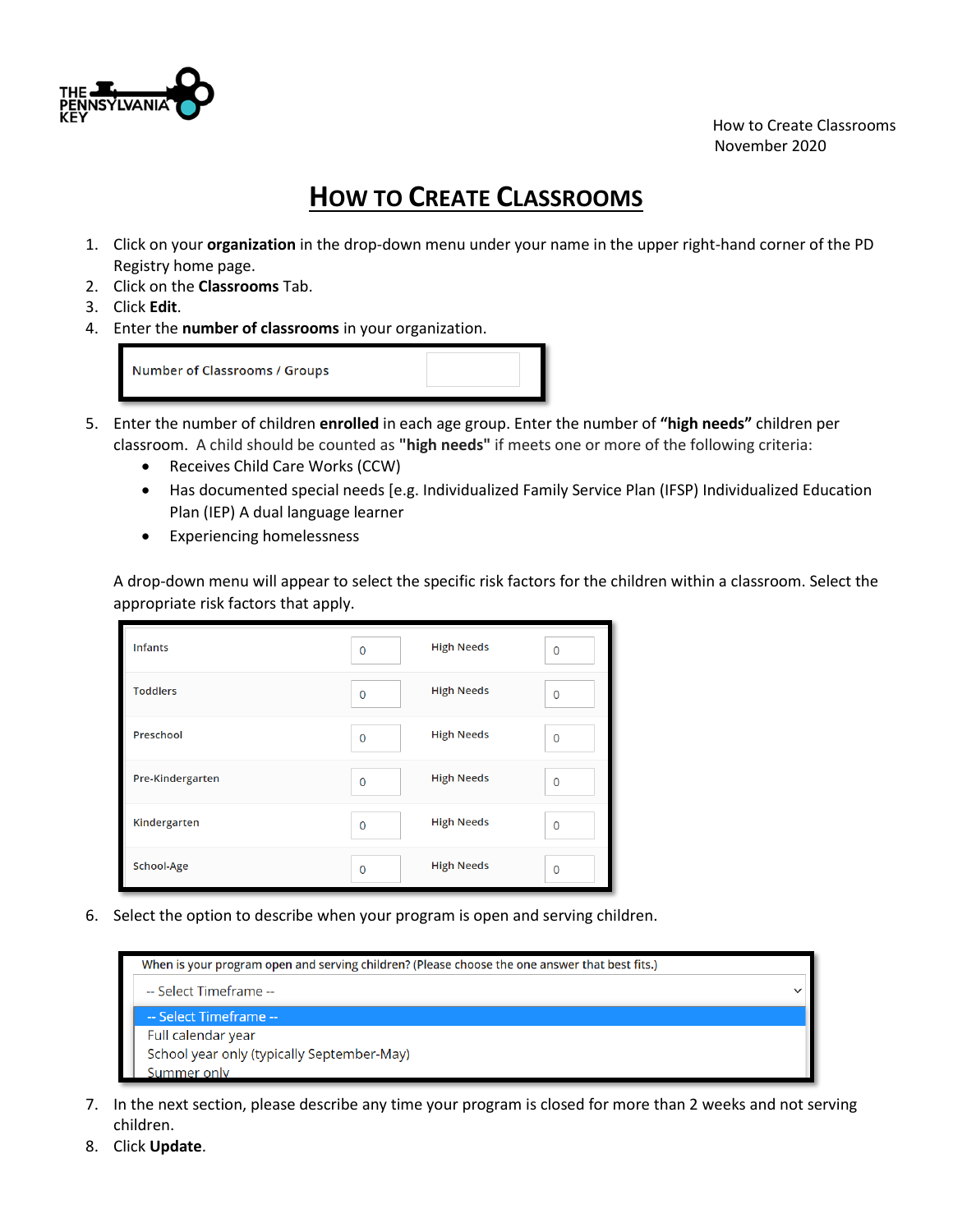

9. Click **Edit** next to Director section if the Director is not listed. **If the Director is listed, skip to step 14**.

| Director of Record | Edit |
|--------------------|------|
| None               |      |

10. Click the **Add Director** tab.



- 11. Click **Select** next to the Director listed in the staff list.
- 12. Indicate date when this employee became the Director and click **Confirm**.

| Indicate when this employee became the Director of Record           |
|---------------------------------------------------------------------|
| mm/dd/yyyy                                                          |
| If applicable, when did this employee stop being Director of Record |
| mm/dd/yyyy                                                          |
| Confirm<br>Cancel                                                   |

13. Confirm start date for Director and click **Update**.

| <b>Start Date</b> | <b>End Date</b> |
|-------------------|-----------------|
| 11/1/2020         |                 |
| mm/dd/yyyy        | mm/dd/yyyy      |
|                   |                 |
|                   |                 |

14. Click on the **Add Classroom** tab to add classrooms.



15. Add name of classroom, date the classroom opened, hours open per week, times classroom is open, days of the week, ages served, and capacity. Once a classroom is set up, you do not need to add this classroom each year.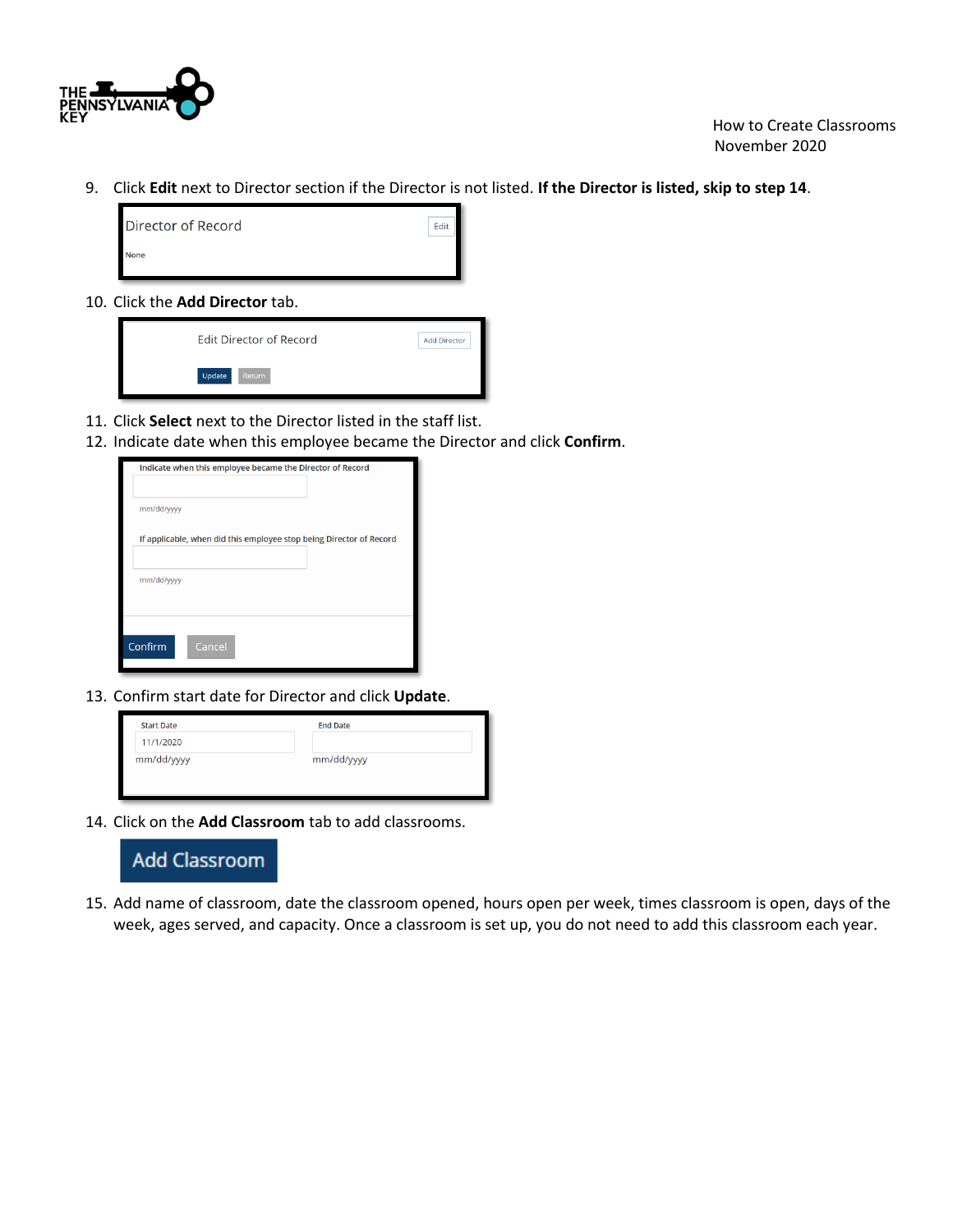

 How to Create Classrooms November 2020

| Classroom Name*                     | Add Classroom                              |                       |  |
|-------------------------------------|--------------------------------------------|-----------------------|--|
| А                                   |                                            |                       |  |
|                                     |                                            |                       |  |
| Start Date <sup>+</sup>             |                                            | Hours Open Per Week * |  |
| <b>Enter Date</b>                   |                                            | D<br>۵                |  |
| Starts <sup>+</sup>                 |                                            | Ends <sup>+</sup>     |  |
| <b>Enter Time</b>                   |                                            | <b>Enter Time</b>     |  |
| Days per Week *                     |                                            |                       |  |
| Sunday                              |                                            |                       |  |
| Monday                              |                                            |                       |  |
| Tuesday                             |                                            |                       |  |
| <b>Wednesday</b>                    |                                            |                       |  |
| Thursday                            |                                            |                       |  |
| Friday                              |                                            |                       |  |
| Saturday                            |                                            |                       |  |
|                                     |                                            |                       |  |
| Capacity<br>Age Ranges <sup>+</sup> |                                            |                       |  |
| $\Box$ Infants                      |                                            |                       |  |
| Toddlers<br>Ī                       |                                            |                       |  |
| Preschool                           |                                            |                       |  |
| Pre-Kindergarten                    |                                            |                       |  |
| Kindergarten                        |                                            |                       |  |
| School-Age                          |                                            |                       |  |
|                                     | What is the capacity of this room / group? |                       |  |
| o                                   |                                            |                       |  |
|                                     | In which age range are the majority of     |                       |  |
| students?                           | -- Select an Age Range --                  |                       |  |
|                                     |                                            |                       |  |
| Save                                | Cancel                                     |                       |  |

- 16. Click **Save**.
- 17. Scroll down to the middle of the screen to **add Lead Teacher and Teachers** to the classroom. Click the **+ sign** to add a Lead Teacher and Teacher.

| ÷.                   |
|----------------------|
|                      |
| $\ddot{\phantom{0}}$ |
|                      |
|                      |

18. A list of teachers that have added their employment will be displayed.

\*Please note that a teacher must add their employment and the Director must verify employment under the Employee tab within the organization before you will be able to add them as a Lead Teacher or Teacher to a classroom.

Click the **selec**t tab to the right of the Lead Teacher for this classroom.

19. Add start date and hours worked per week and click **next**.